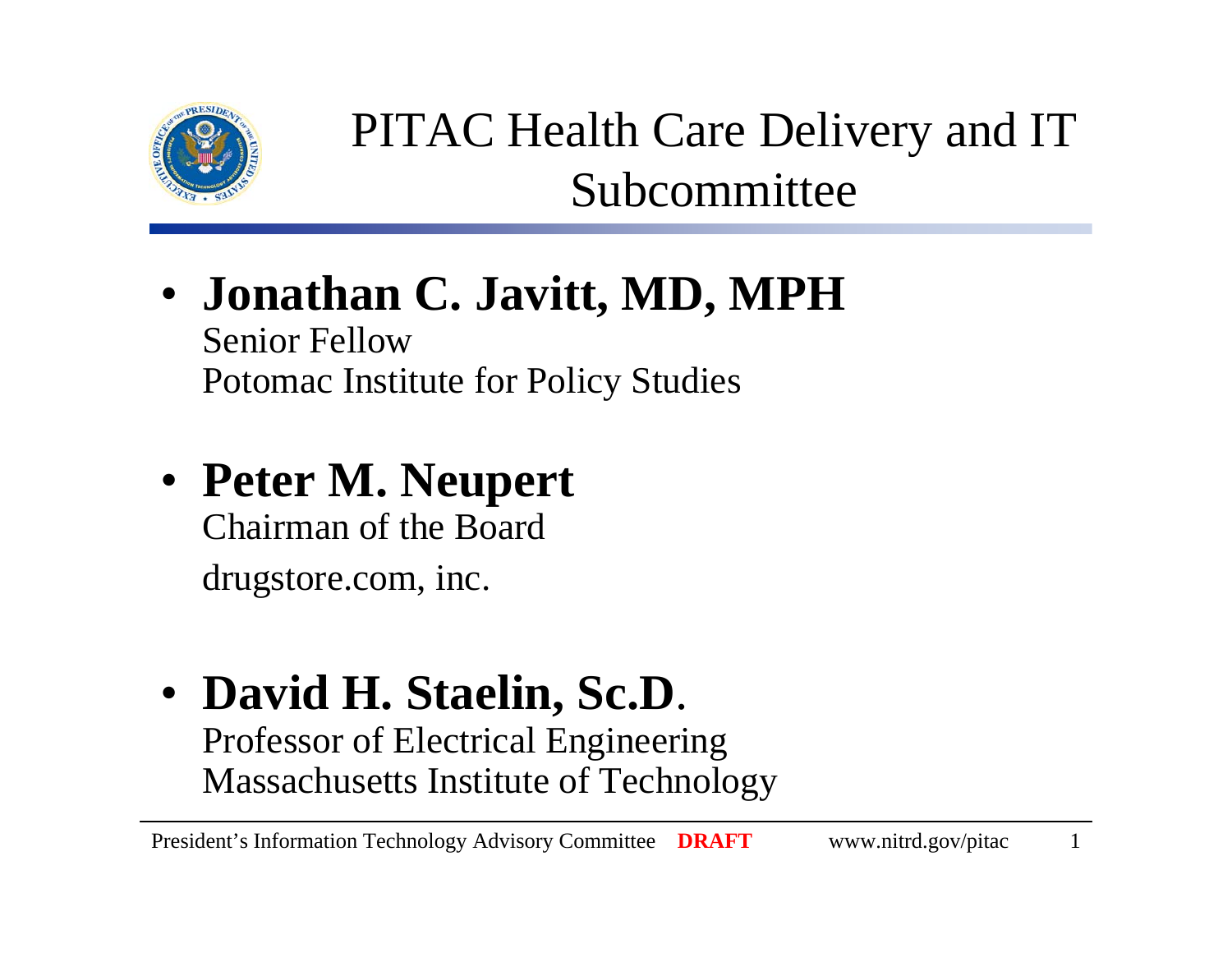

### **HIT Subcommittee Findings and Recommendations**

Purpose of this presentation and discussion:

- Share revised HIT recommendations with full PITAC for final deliberation.
- Vote on revised recommendations with any modifications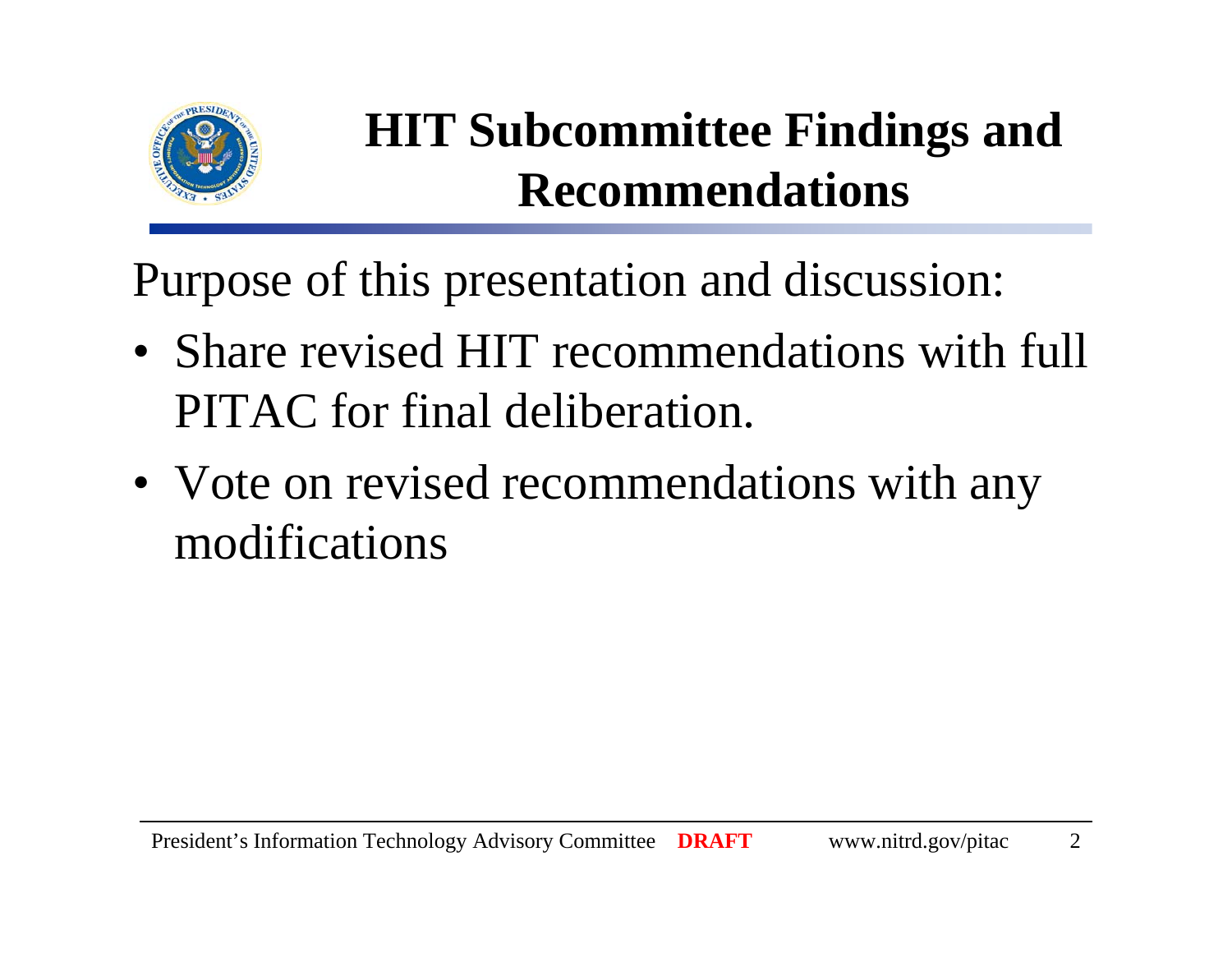

# **President's Radio Address**

"[W]e can control health care costs and improve care by moving American medicine into the information age. My budget for the coming year proposes doubling to \$100 million the money we spend on projects that use promising health information technology. This would encourage the replacement of handwritten charts and scattered medical files with a unified system of computerized records. By taking this action, we would improve care, and help prevent dangerous medical errors, saving both lives and money."

January 24, 2004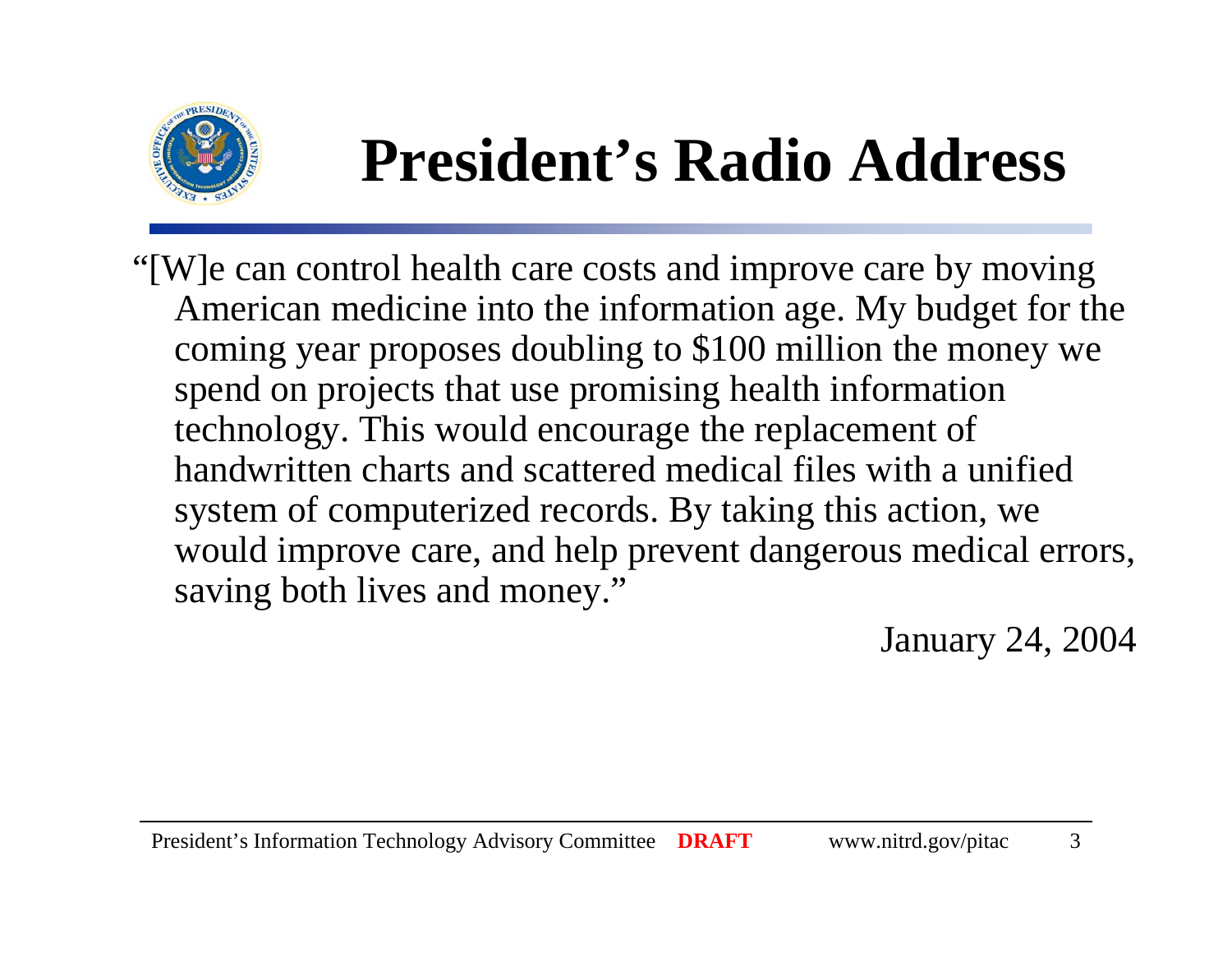

### **Since our last meeting**

- • Executive Order establishing the Office of the National Coordinator for Health Information Technology
- Presidential events in Minneapolis, Baltimore, and Nashville focusing on importance of Health IT
- Summit meeting on health IT convened by Secretary Tommy Thompson
- Appointment of Dr. David Brailer to the post of National Coordinator for Health IT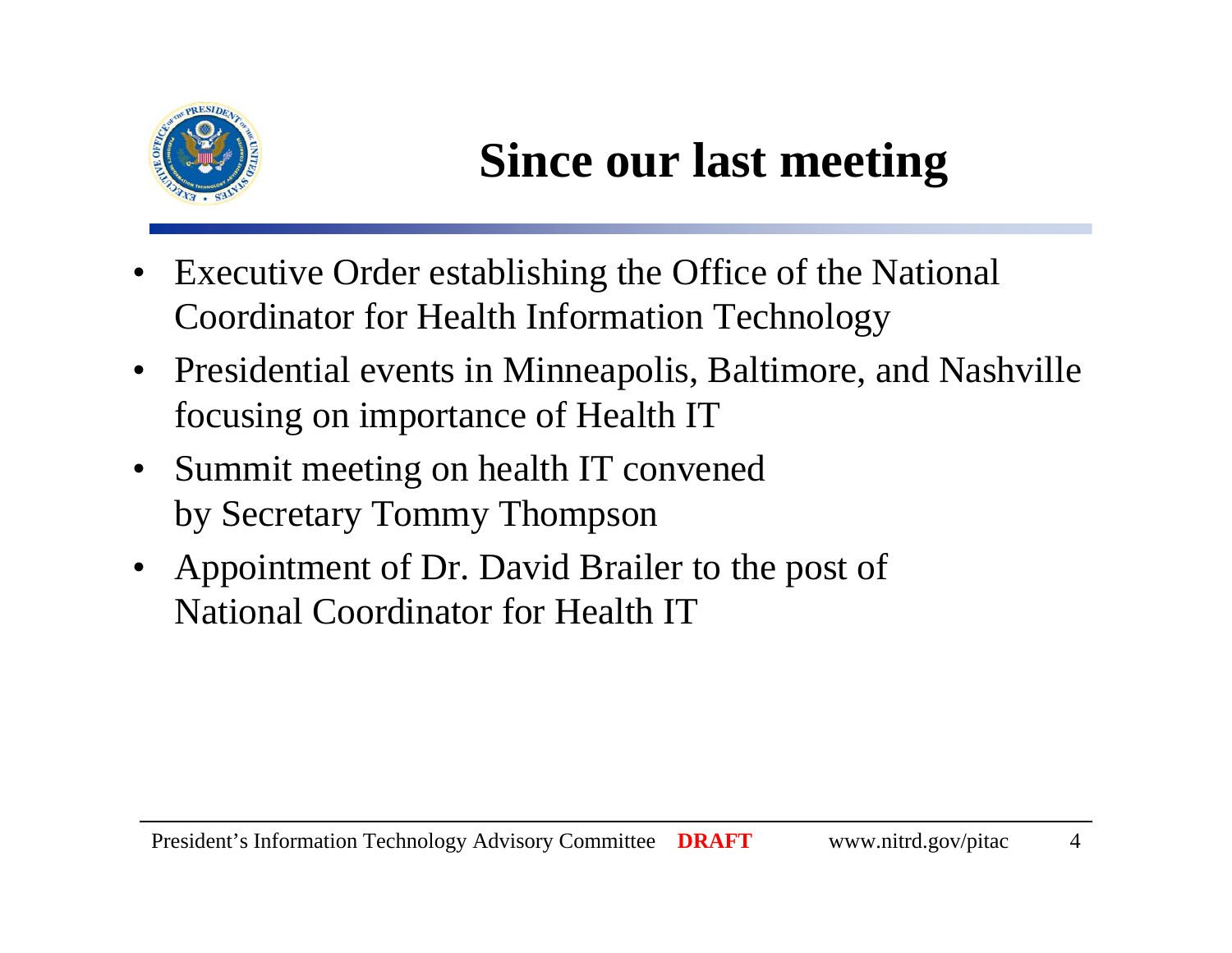



• Accelerate the adoption of information technology in the health care sector.

- Achieve substantial economic and social benefits:
	- Reduce medical errors.
	- Reduce unproductive healthcare expenditures.
	- Improve quality and consistency of care.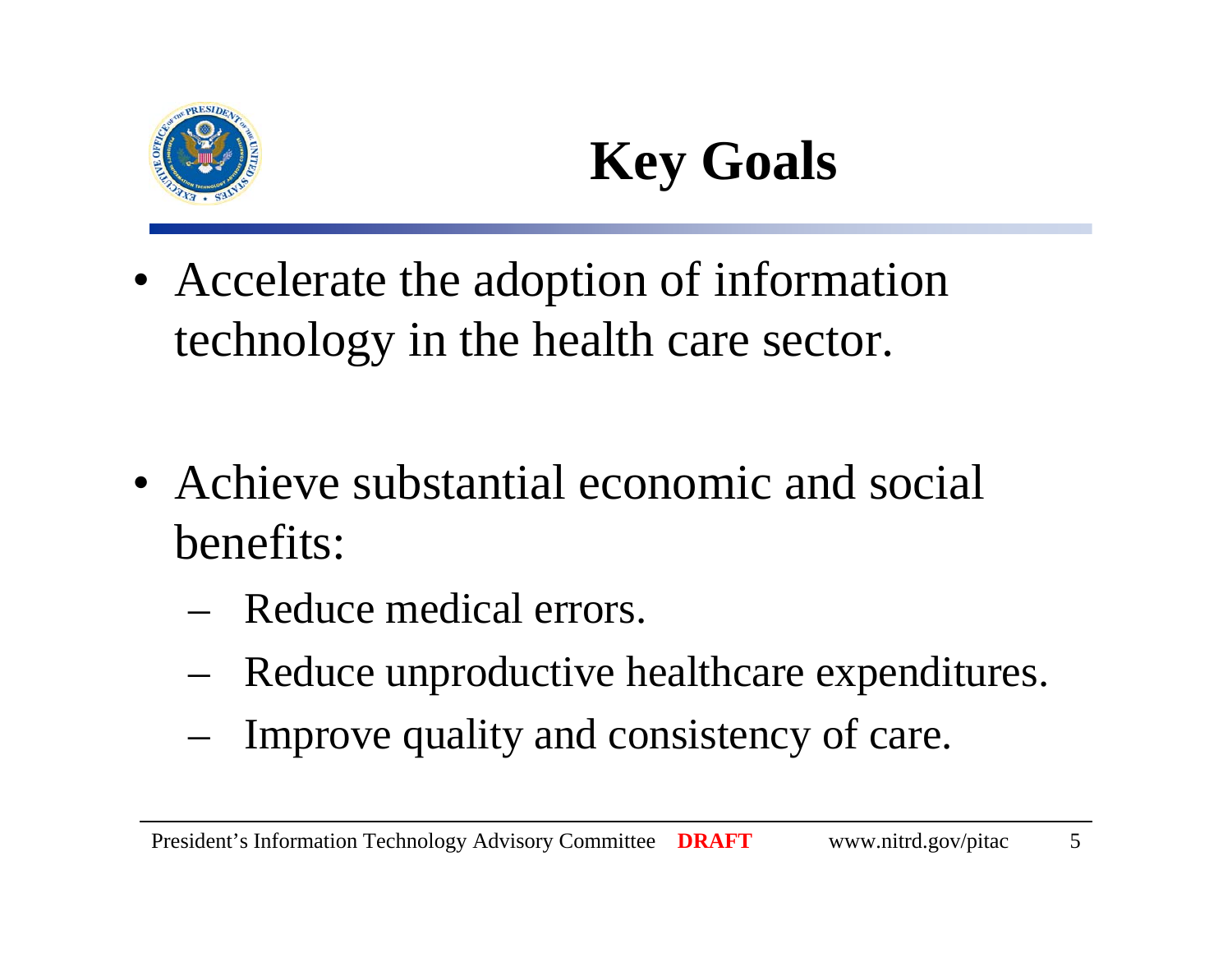

### **Pillars of the NHII**

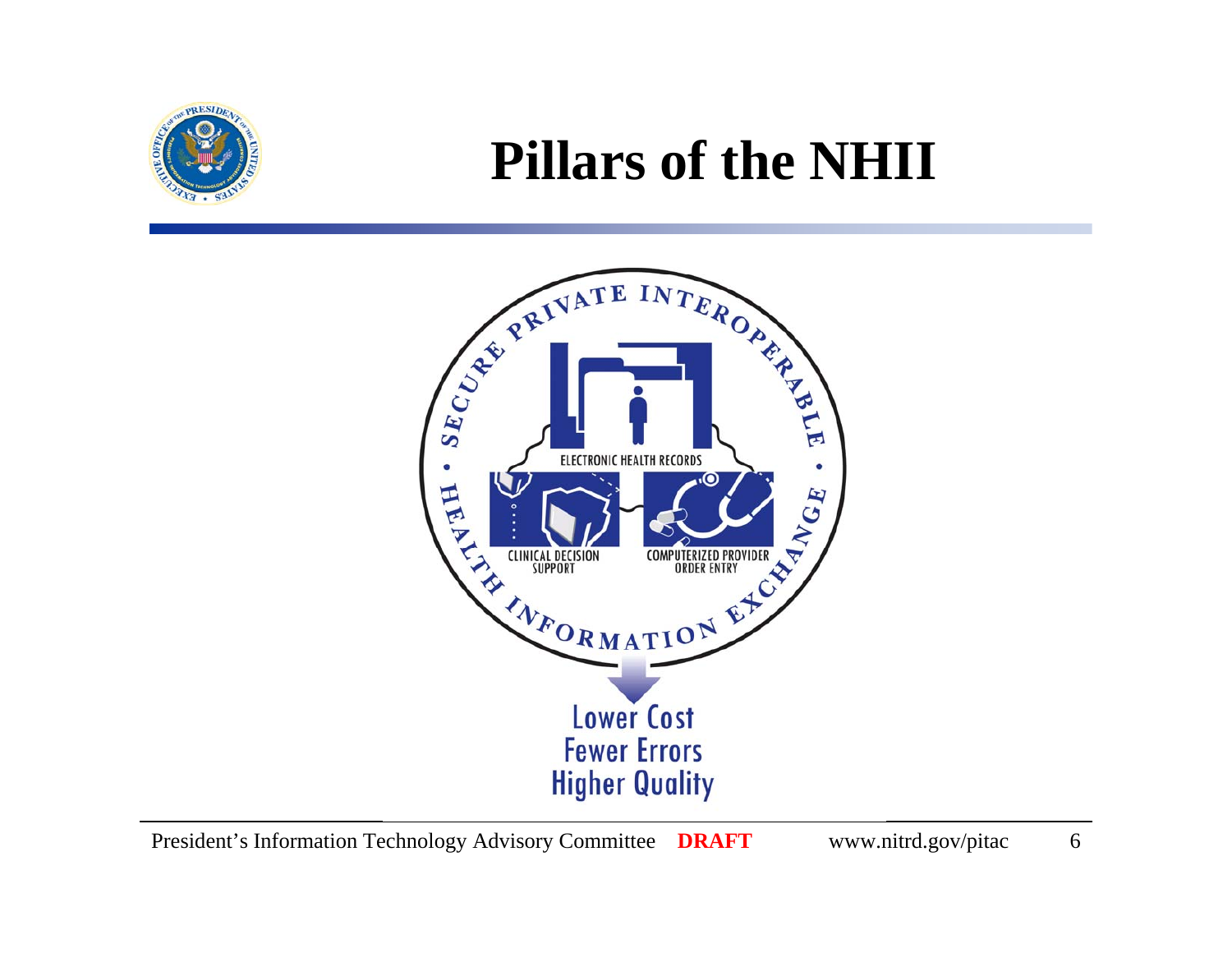

### **Changes from Draft Recommendations**

- Responses to all comments of PITAC members
	- some responses are contained in introduction, findings, and discussion sections. No comments were not included.
- Responses to public comments
- Reworking of SNOMED recommendation
- Increased specificity with regard to implementation of recommendations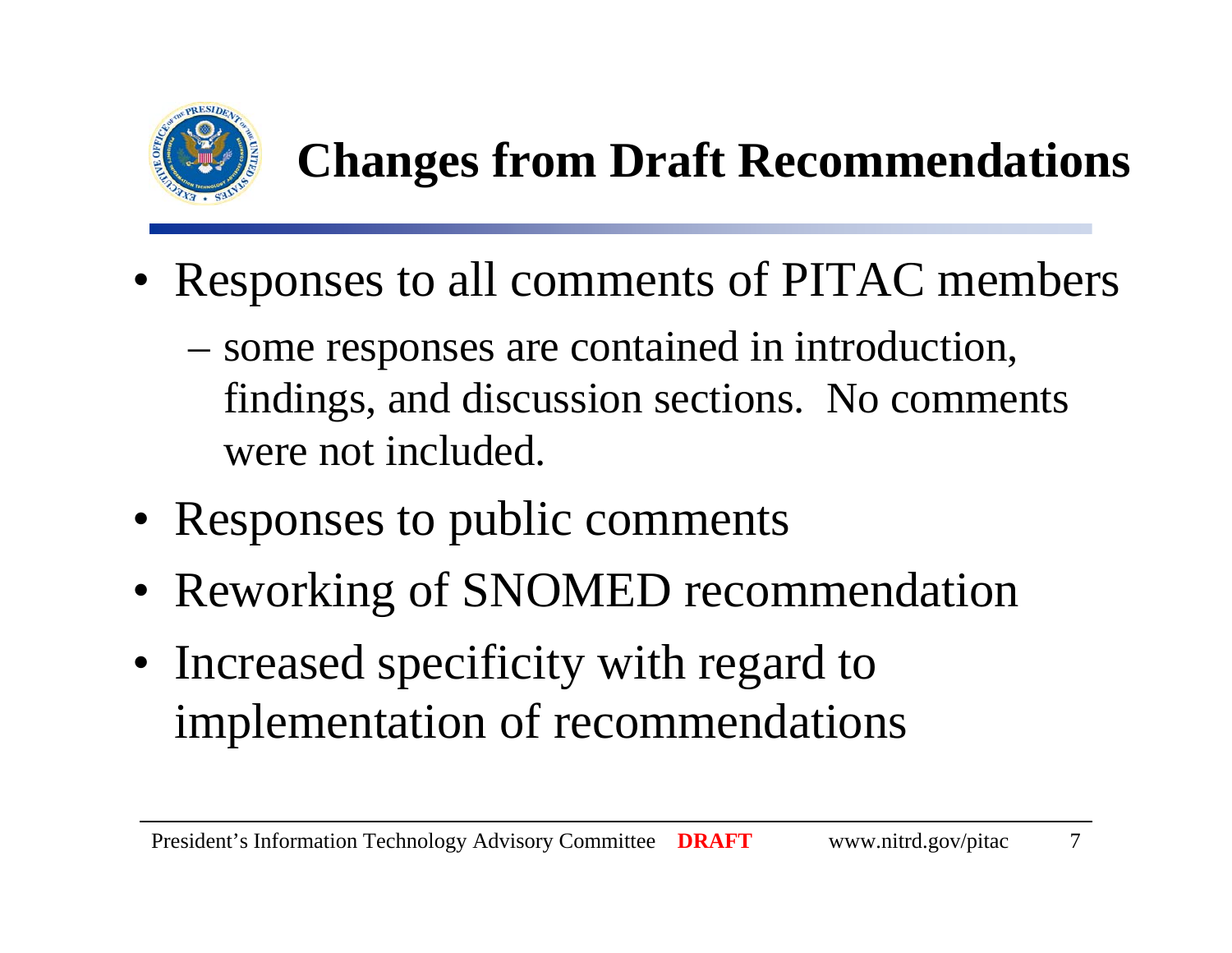

#### **Revolutionizing Health Care Through Information Technology**

**Table of Contents**

*Overview*

*Findings and Recommendations*

- *Part I – Promoting the Electronic Health Record, Clinical Decision Support, and Computerized Provider Order Entry*
- *1.Economic Incentives for Investment in Health IT*
- *2.Health Information Exchange*
- *3.Facilitating the Sharing of EHR Technologies*
- *4.Leveraging Federal Health IT Investments*
- *5.Implementing a Standard Clinical Vocabulary*
- *6.Standardized, Interoperable EHRs*
- *7.The Human-Machine Interface and EHRs*
- *8.Coordination of Federal NHII Development and Implementation*
- *Part II – Promoting Secure, Private, Interoperable Health Information Exchange*

•

- *9.Unambiguous Patient Identification*
- *10. Public Key Encrypted Internet Communications*
- *11. Trust Hierarchy and Authentication*
- *12. Tracing Access Requests*

*Appendix I. PITAC Health and Information Technology Subcommittee Fact-Finding Process Appendix II: Acronyms*

*Acknowledgements*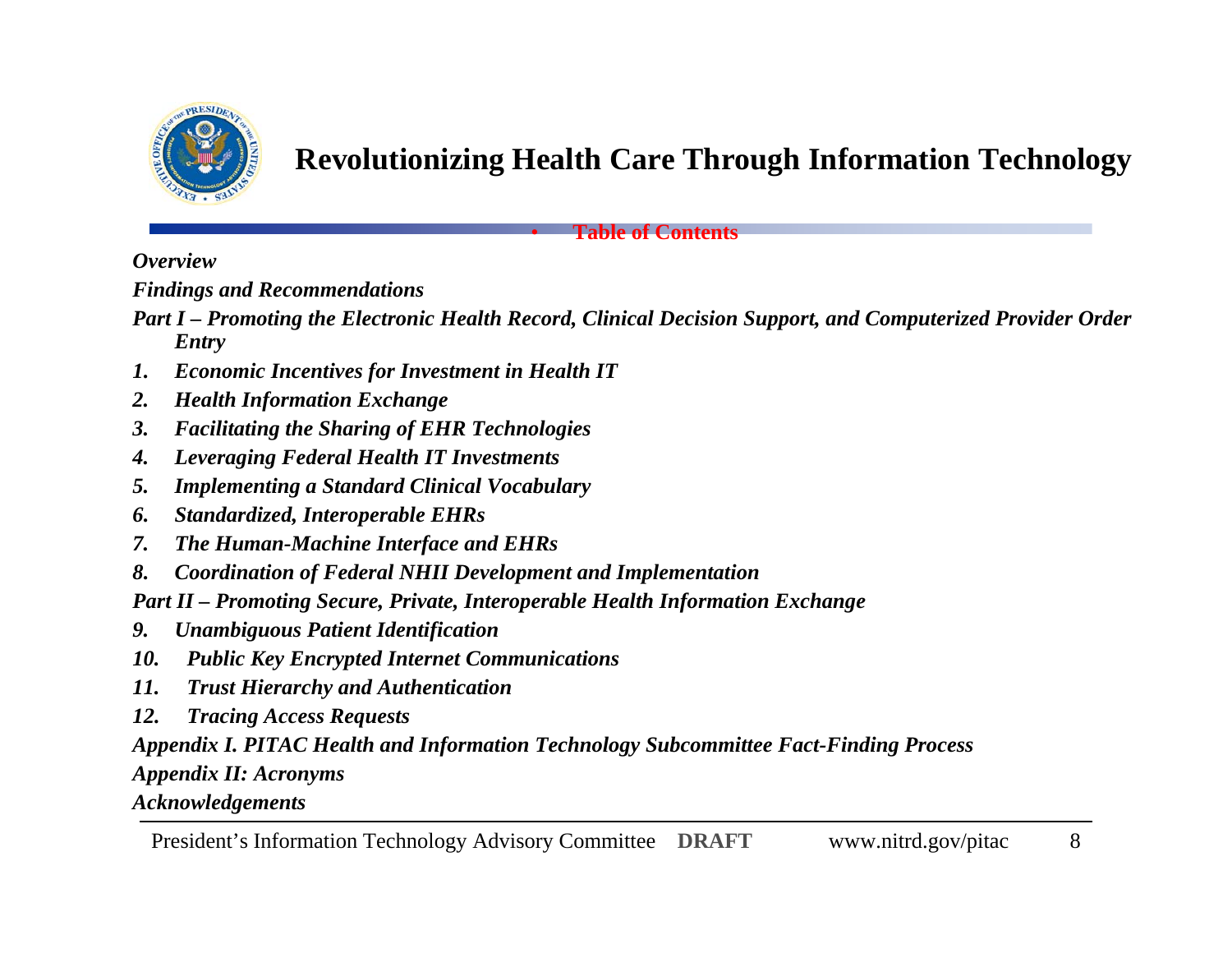

# **I. Economic Incentives for Investment in Health IT**

Increase Federal support for demonstration-based studies that quantitatively measure all major costs and benefits of public and private NHII and EHR investments and practices. Where benefits are not directly returned to those who must invest in IT solutions, Federal means should be sought for redressing the imbalance. One approach that should be studied is that of adopting reimbursement incentive structures that reward the use – rather than merely the installation – of EHR systems, health information exchange, electronic order entry, and computerized decision support under Medicare and other Federal health care programs. Approaches should also be identified to encourage private payers to provide similar incentives and to measure the impact of those incentives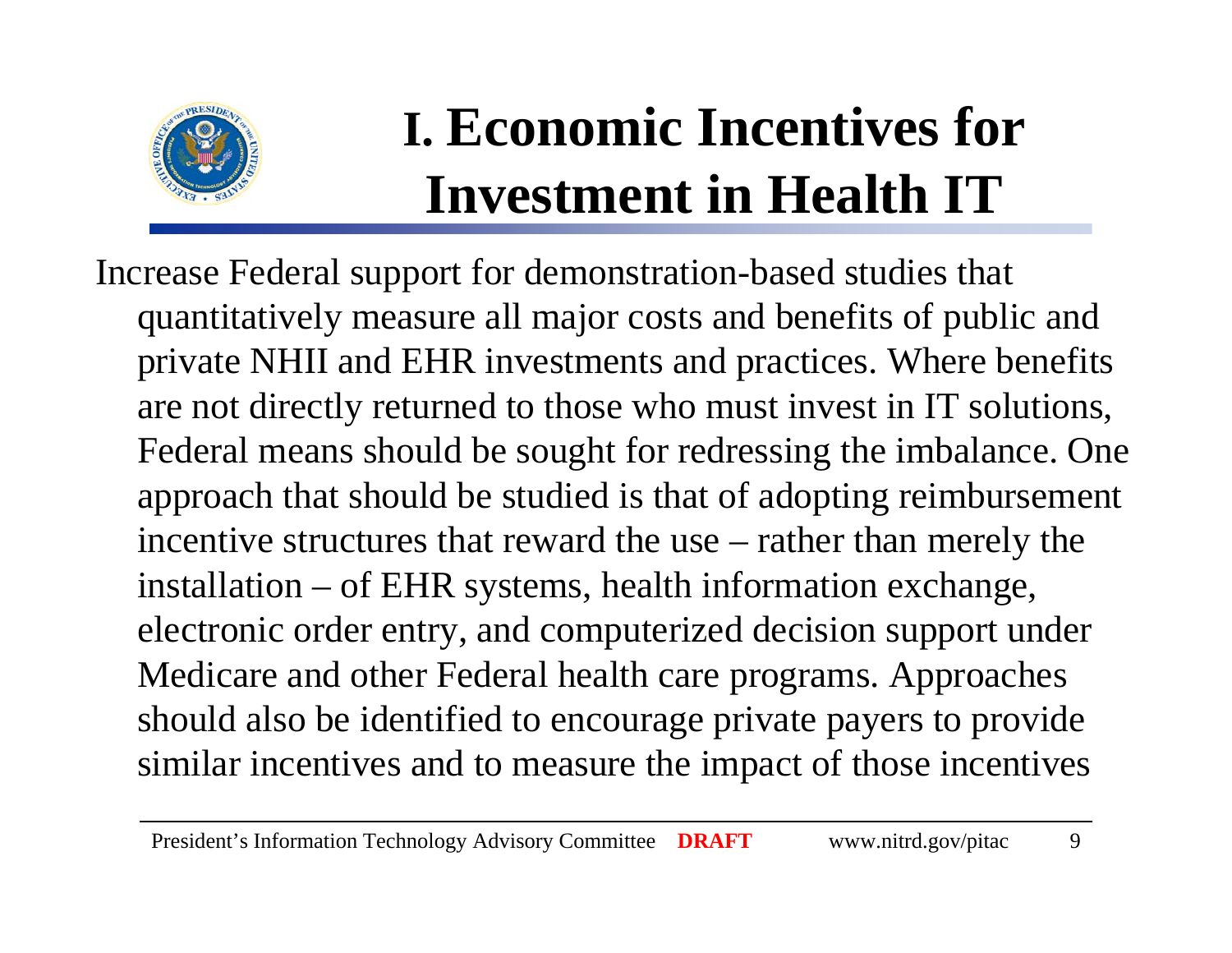

# **II. Health Information Exchange**

Increase Federal support for community and regional demonstrations of health information exchange that can draw upon and provide remote viewing of existing data sources, many of which do not conform to highly specific data standards. R&D is needed to devise standard ways to present information that help clinicians integrate disparate data from multiple sources. The Federal government should coordinate these activities across the relevant agencies, HHS (including the Food and Drug Administration [FDA]), Department of Defense (DoD), NIST, and NSF.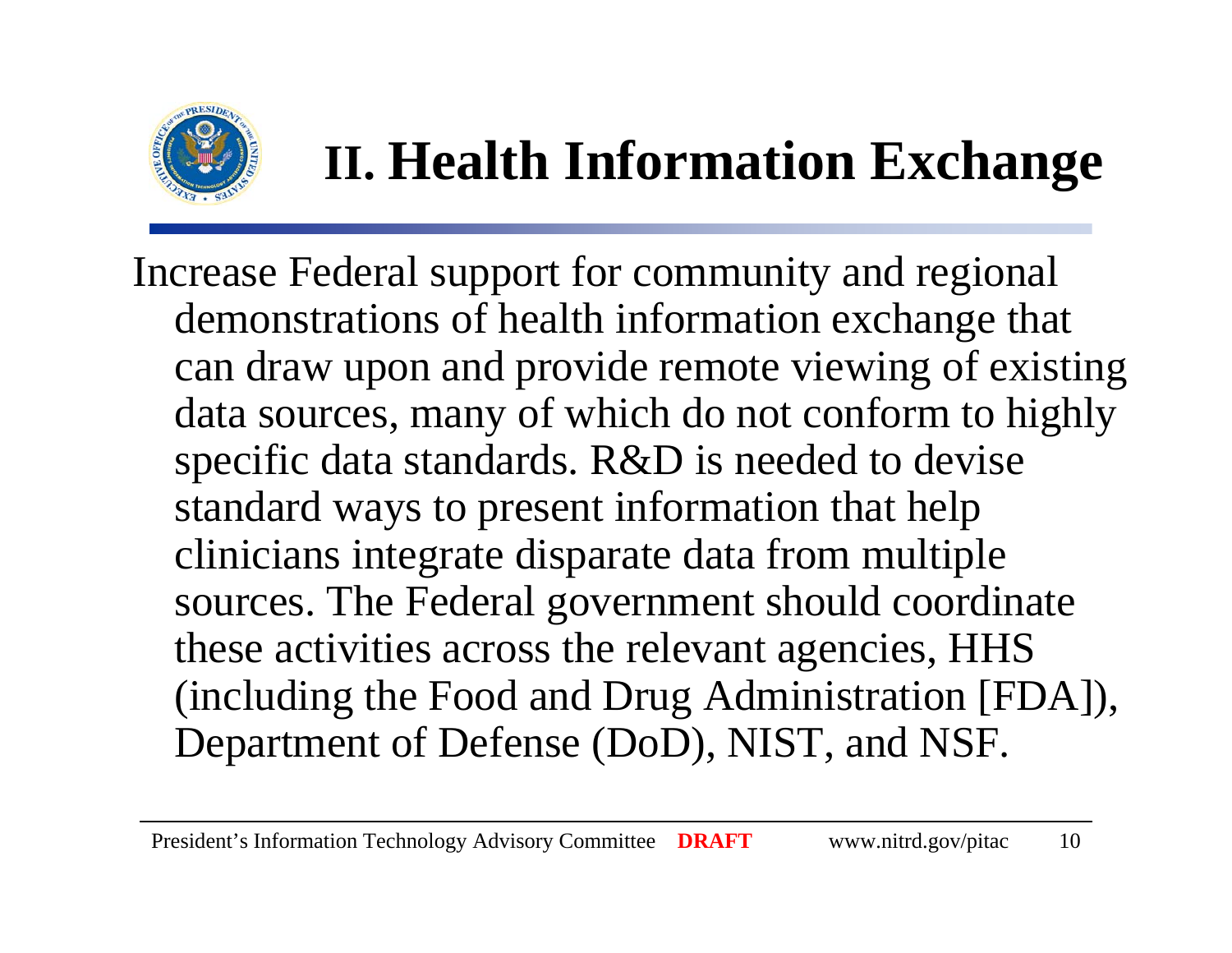

# **III. Facilitating the Sharing of EHR Technologies**

Promptly convene a Federal rapid-response task force under the direction of the new National Health Information Technology Coordinator to identify actual and perceived legal impediments to sharing of EHR systems by physicians, hospitals, laboratories, and pharmacies. That task force should include medical, legal, and economic expertise and representation from the Office of the Inspector General (OIG)/HHS, the Office of the General Counsel (OGC)/HHS, the Department of Justice (DOJ), and GAO. The task force should produce clear guidance that is widely accepted by all branches of Government and private agencies and that maximally benefits the populace by facilitating the deployment of health IT solutions.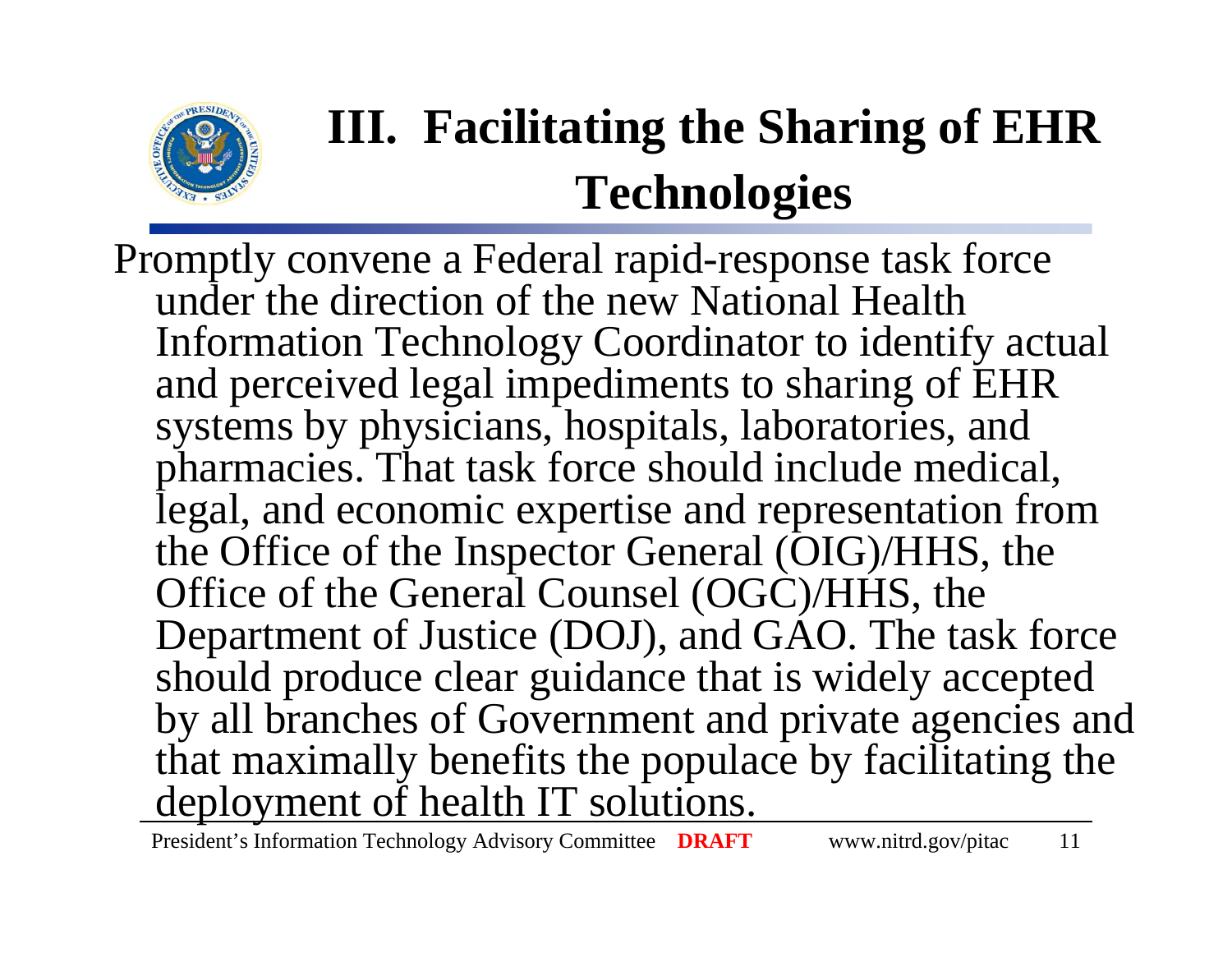

# **IV. Leveraging Federal Health IT Investments**

Develop a single set of standards for EHR systems that can be implemented across all Federally implemented EHRs and shared with the private sector. Develop pathfinder demonstrations that share appropriate Federal health IT implementation knowledge across all departments of the Government and with the private sector. Such demonstrations should use the standards analyses and recommendations of the Consolidated Health Informatics (CHI) eGovernment initiative as a starting place.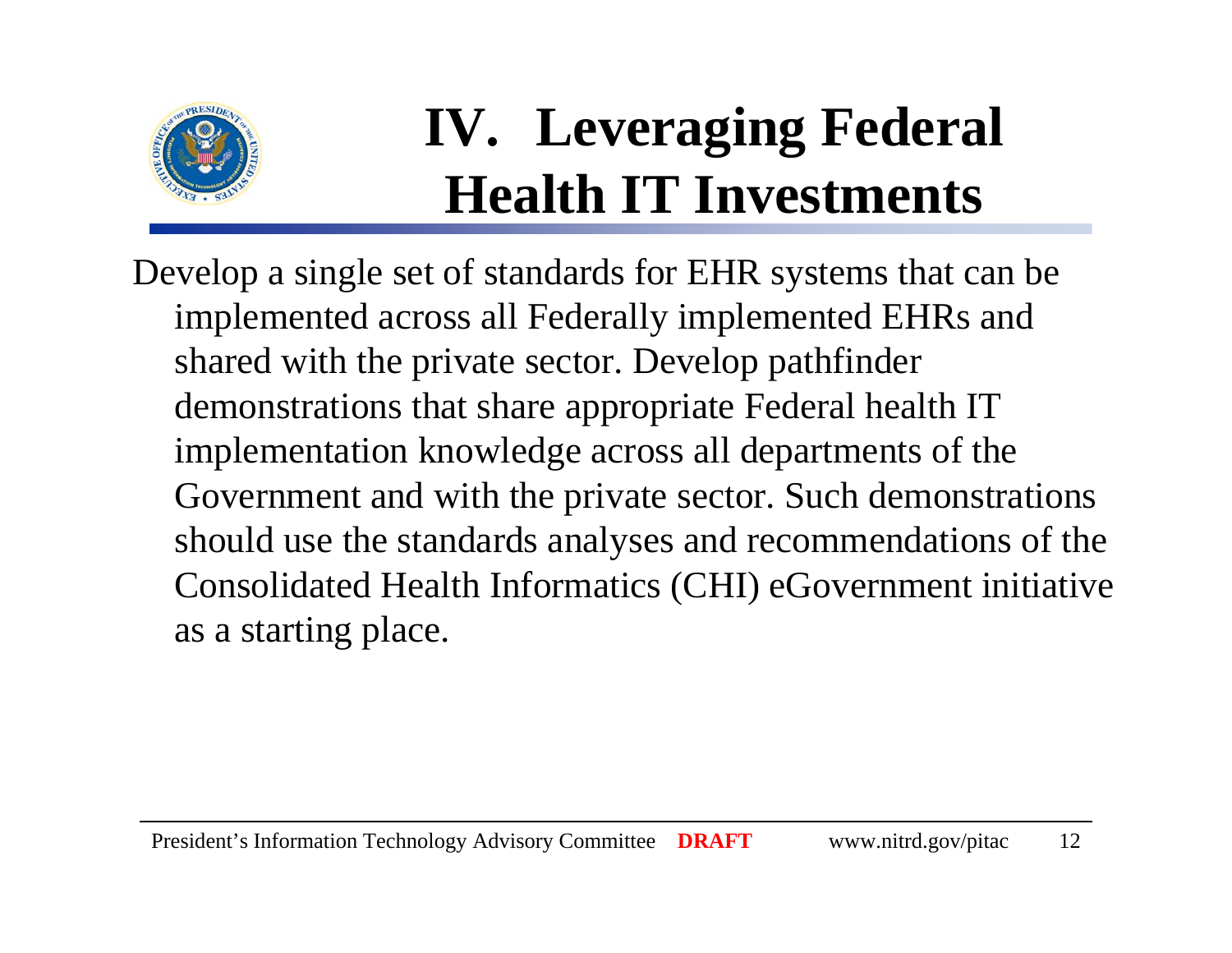

#### **IV. Leveraging Federal IT Investments (continued)**

At the appropriate level of development, demonstrations should target rural and disadvantaged communities that are underserved by private-sector vendors of health IT solutions. The new HHS position of National Health Information Technology Coordinator would be a logical leader to coordinate these efforts, which should be undertaken at the earliest possible opportunity.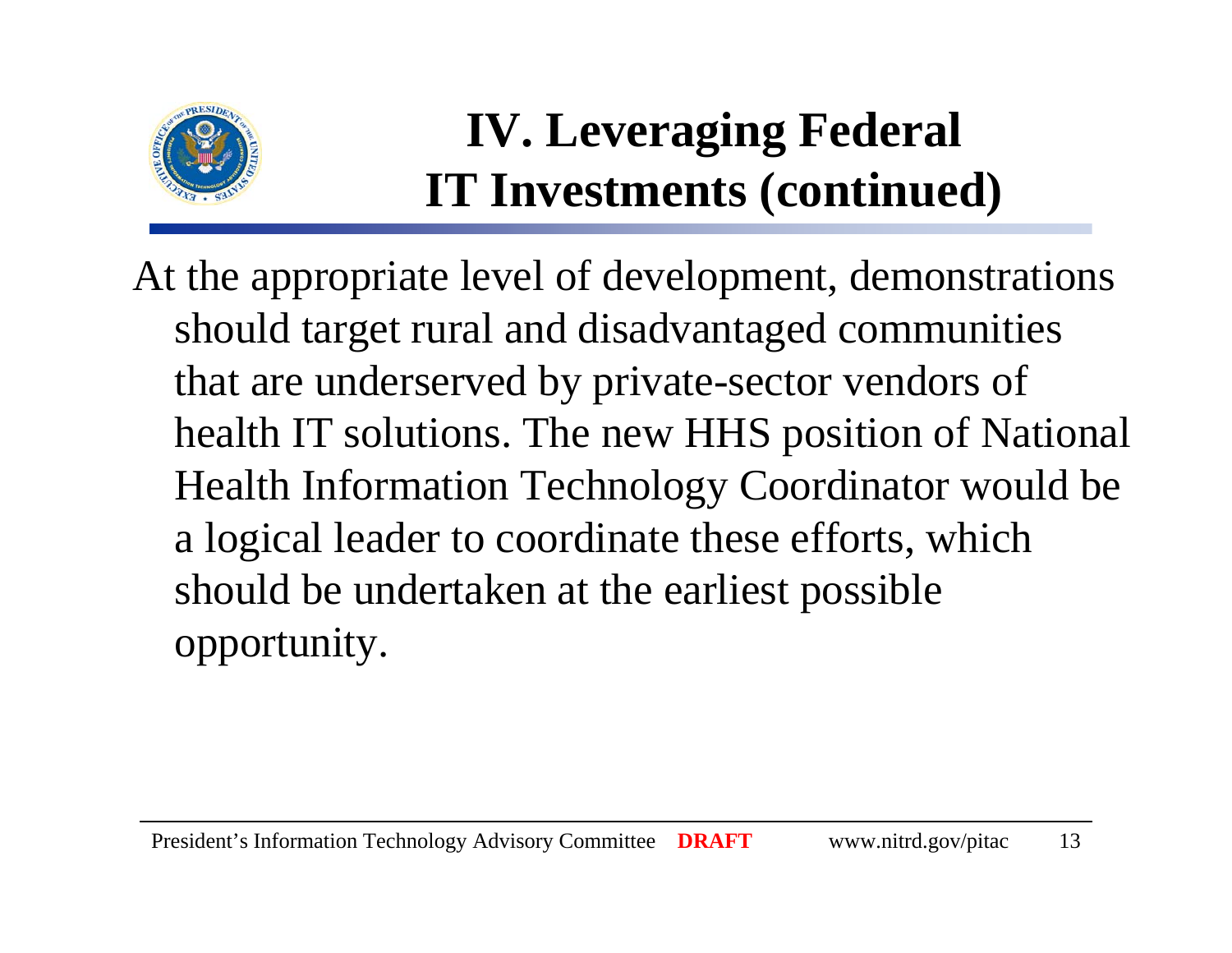

### **V. Implementing a Standard Clinical Vocabulary**

Federal incentives are needed to enable the incorporation of SNOMED-CT into EHR systems so that those systems can exchange normalized expressions of clinical concepts, implement standard computer-aided decisionsupport protocols to reduce medical errors and provide more detailed information for quality-improvement programs. SNOMED-CT also must be freely available as part of a core set of standardized clinical vocabulary and supported as a continually improving standard that is kept up to date. Standard, automated mapping of SNOMED-CT to the International Classification of Diseases, Tenth Revision, Clinical Modification (ICD-10-CM) must also be freely available.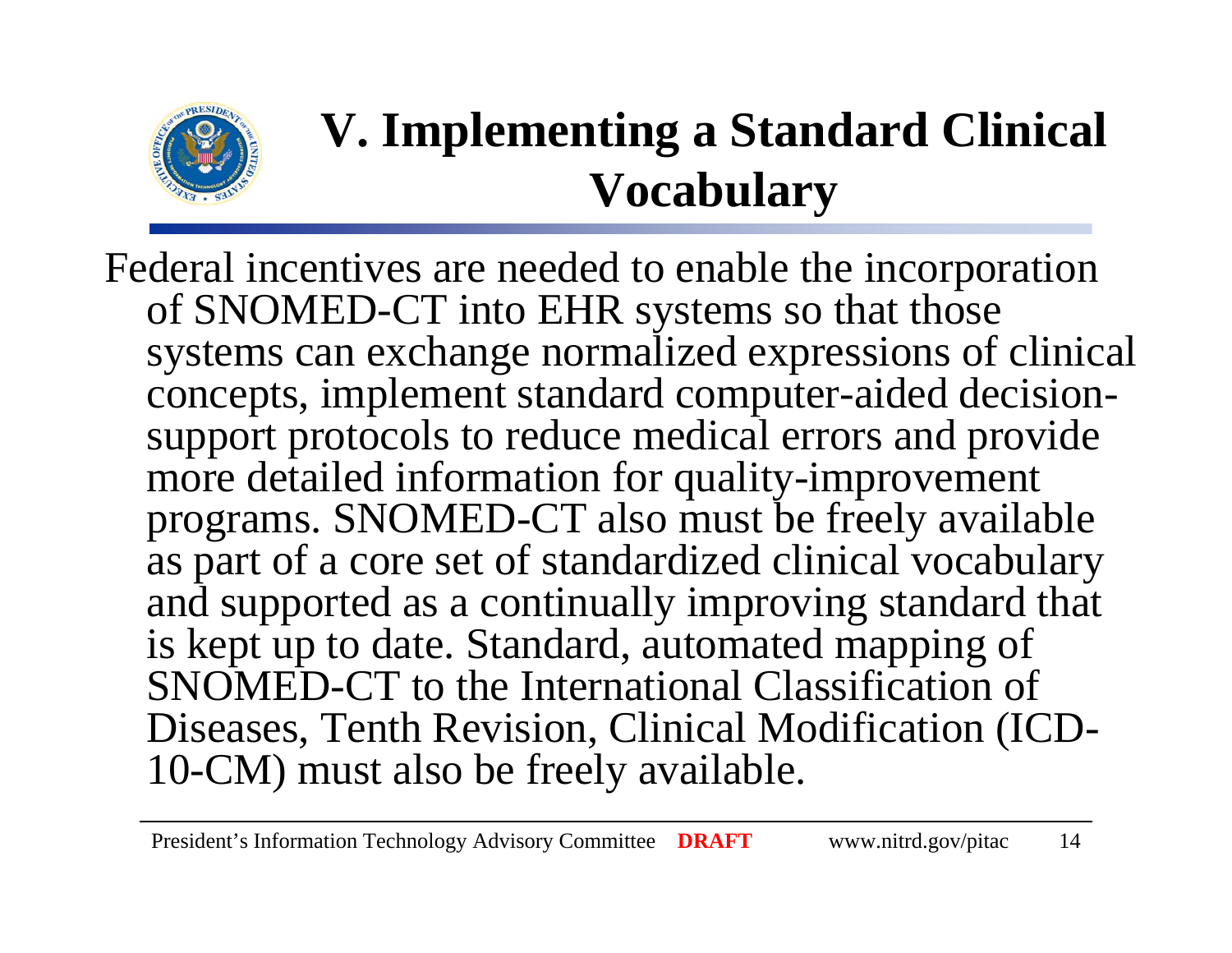

### **V. Standard Clinical Vocabulary (continued)**

• Financial incentives must be provided for EHR systems to generate SNOMED-CT coded clinical information (in Federal pay-for-performance programs, for example). A migration strategy must be adopted for Federal health program reimbursements to be based on the reporting of diagnoses and procedures coded in SNOMED-CT for clinical purposes. In the proposed rulemaking process of replacing ICD-9-CM with ICD-10-CM, HHS must avoid the potential for that migration to retard the adoption and implementation of SNOMED-CT in EHR systems. Study of alternative approaches may be required.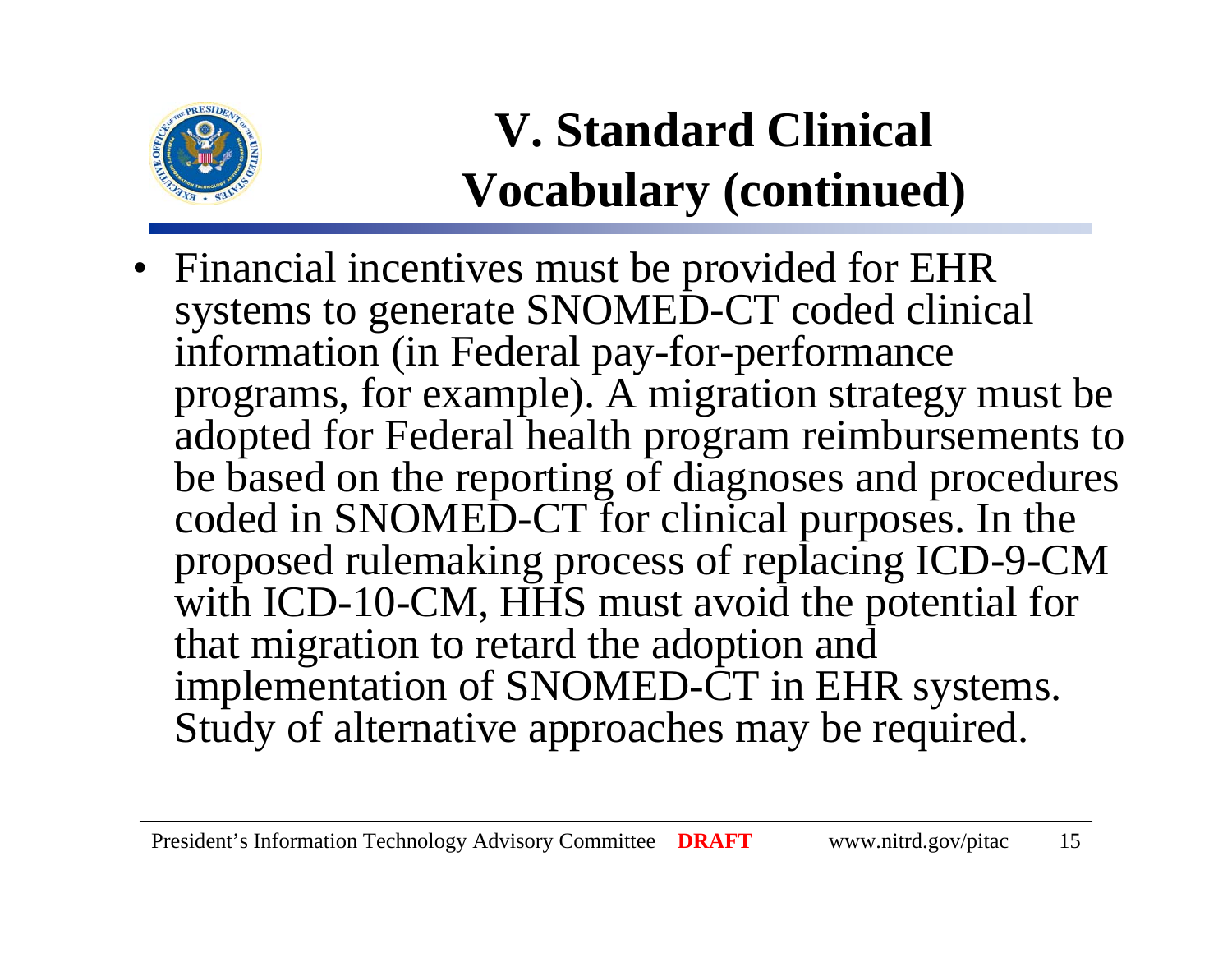

# **VI. Standardized, Interoperable EHRs**

Develop a single set of data standards for the most common forms of clinical information. This effort should leverage efforts underway within Federally implemented systems. Examples of data to be included in the standard are vital signs, examination findings, and review of systems information. These standards should be developed in the public domain in conjunction with voluntary standards-developing organizations such as HL7 and ASTM so that they may be implemented in proprietary EHR systems and also used as a fully interoperable transport standard between EHR systems. Coordination is needed across relevant HHS, VA, and DoD agencies, along with NIST, NSF, and others, with the leadership of the new HHS position of National Health Information Technology Coordinator.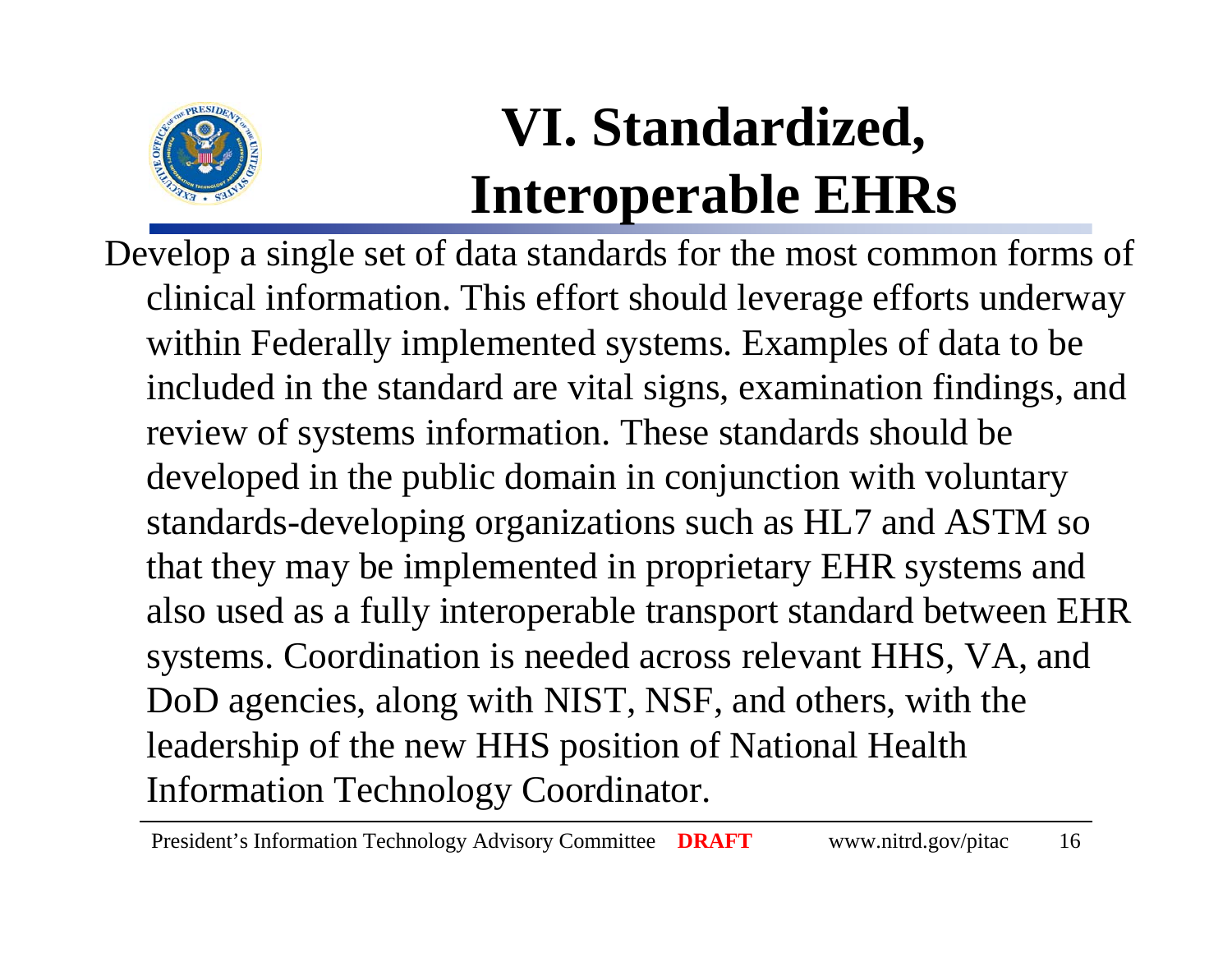

### **VI. Standardized EHRs (continued)**

- Conduct research and development into low-cost tools for standardizing new and legacy digital data without disrupting current clinical workflow. Such tools might draw upon existing Federal projects for rules-based and statistically based natural-language processing and related technologies.
- In addition to specifying the data elements and architecture, standards developed in this environment should also address the redundancy and persistence of core EHR data that are needed to create a reliable,

#### federated health information infrastructure.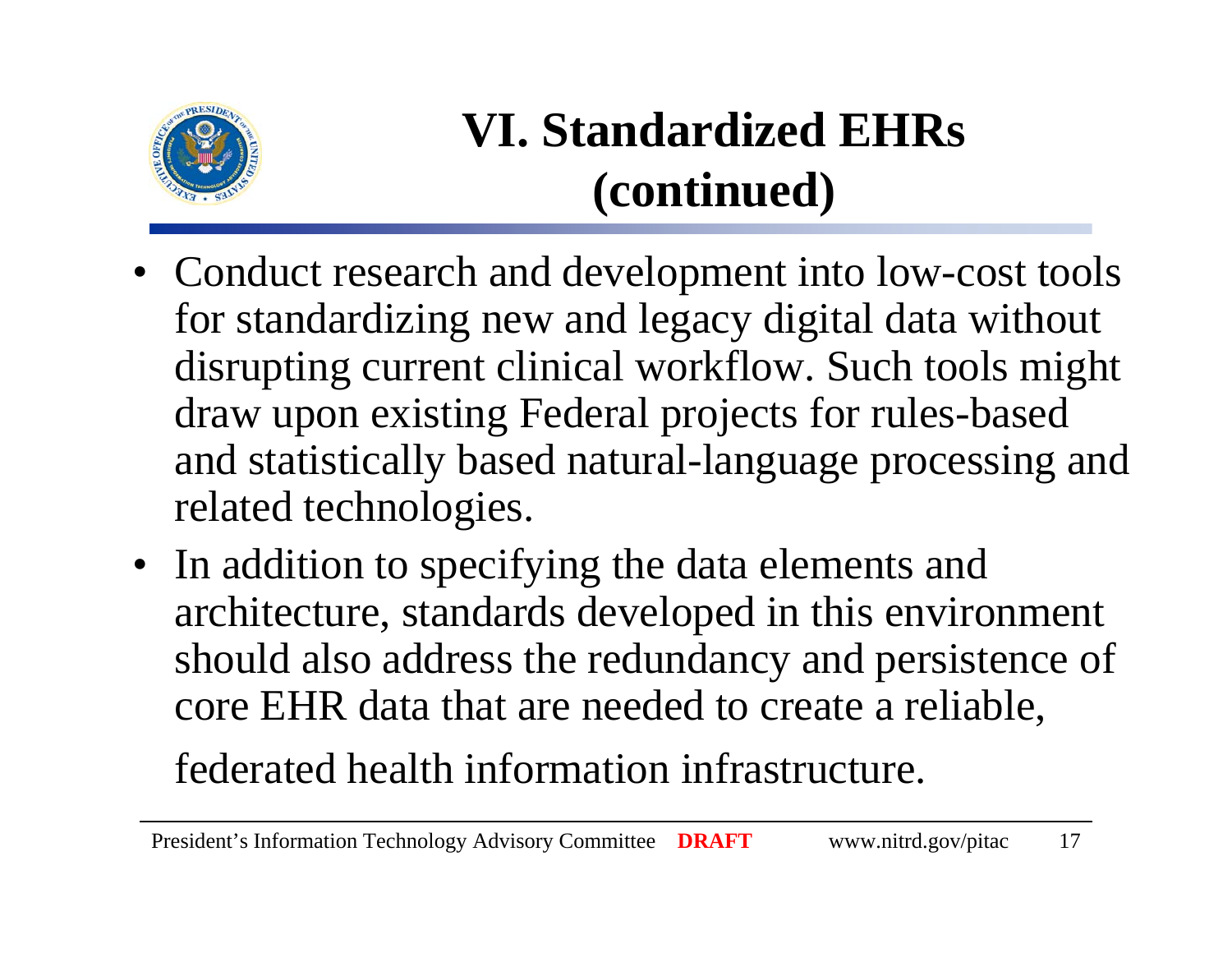

### **VII. The Human-Machine Interface and EHRs**

- Conduct research and development in innovative and efficient human-machine interfaces that are optimized for use in the health care sector. Research on the use of IT to improve the workflow for health care delivery functions is a particularly inviting target. Technology examples include:
	- ¾ Improved medical-domain voice-recognition data conversion systems
	- ¾ Improved automated entry of instrument data
	- $\triangleright$  Improved templates that simplify and accelerate data entry without training
	- ¾ Automated methods for converting both new and legacy electronic data to normalized form
- Agencies involved in human-computer interface and data management research include relevant agencies in HHS and DoD, as well as NIST and NSF.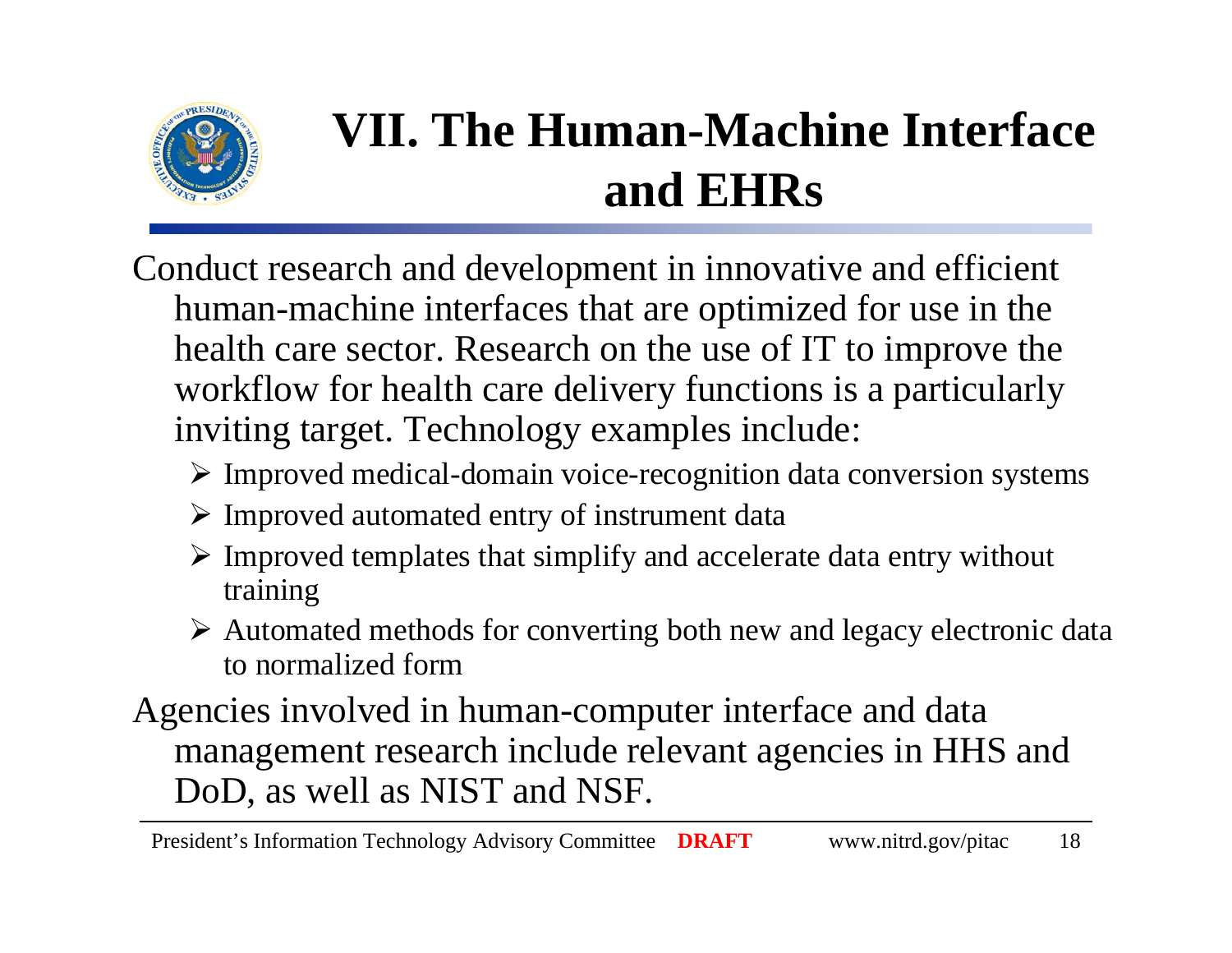

# **VIII. Coordination of Federal NHII Development and Implementation**

Establish a senior body to coordinate the development and deployment of Health IT solutions across all Federal departments and agencies and to coordinate the associated technology transfer to and from the private sector. This body might be composed of a core group of individuals at the undersecretary level from each affected department and agency, with additional expertise acquired as needed. Federal policy recommendations relevant to the privacy and security issues that could impede the implementation of health IT should be an early product of this body.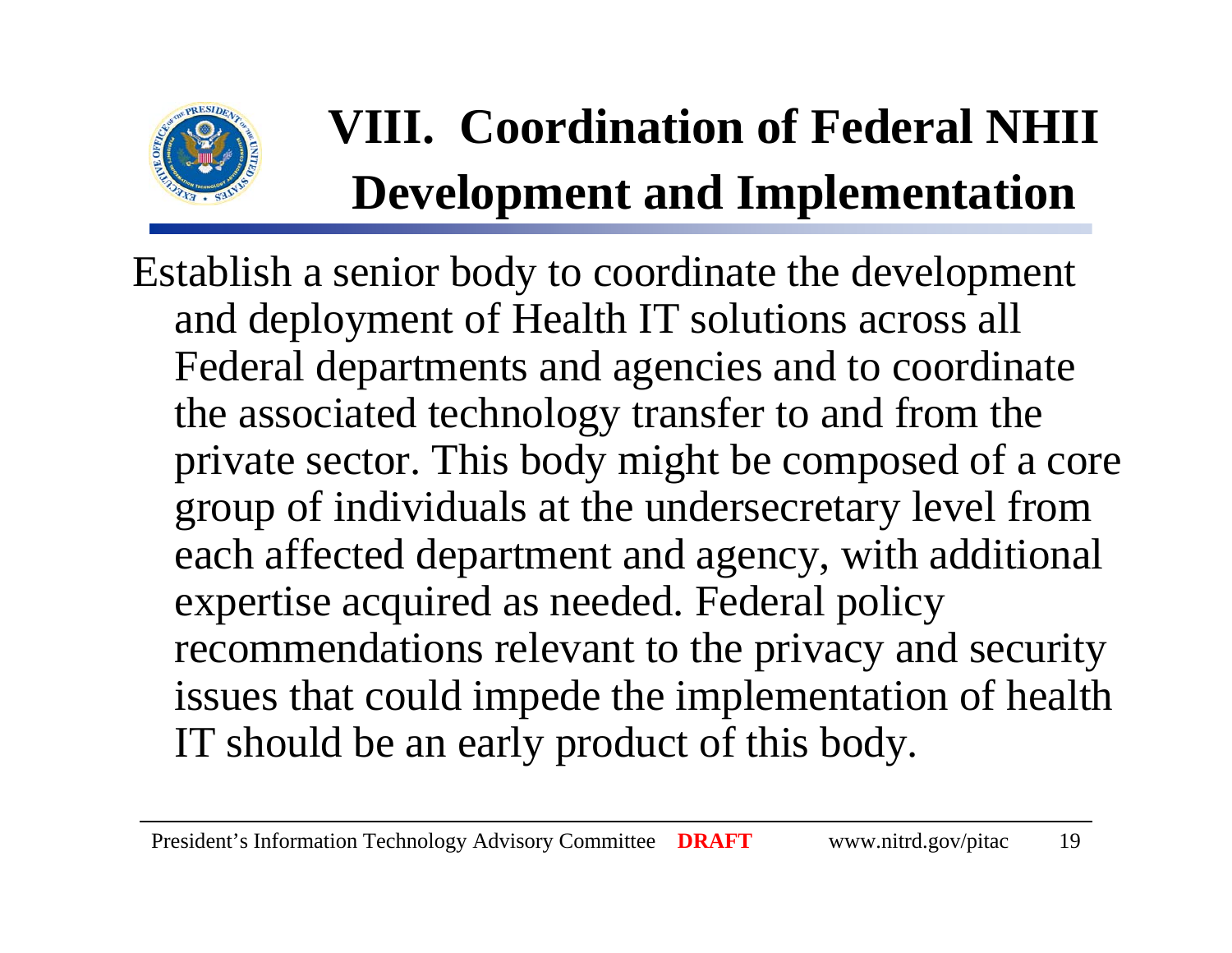

### **IX. Unambiguous Patient Identification**

Convene an interagency, public/private task force to determine ethical, legal, and practical means for unambiguously identifying and linking patient data from multiple sources in a unique, secure, and trusted manner that protects patient privacy and gives the patient control over the use of his or her medical information. Activities of the task force should include an estimate of the costs and benefits associated with unique patient identifiers (IDs) derived from existing or novel patient attributes. The task force should consider existing models and ongoing private-sector efforts that emphasize private, rather than government, control of data storage, transmission, and sharing. There must be ongoing recognition of and accommodation for those people who wish to receive all or part of their care anonymously, as well as for those who are visitors to or temporary residents of the United States.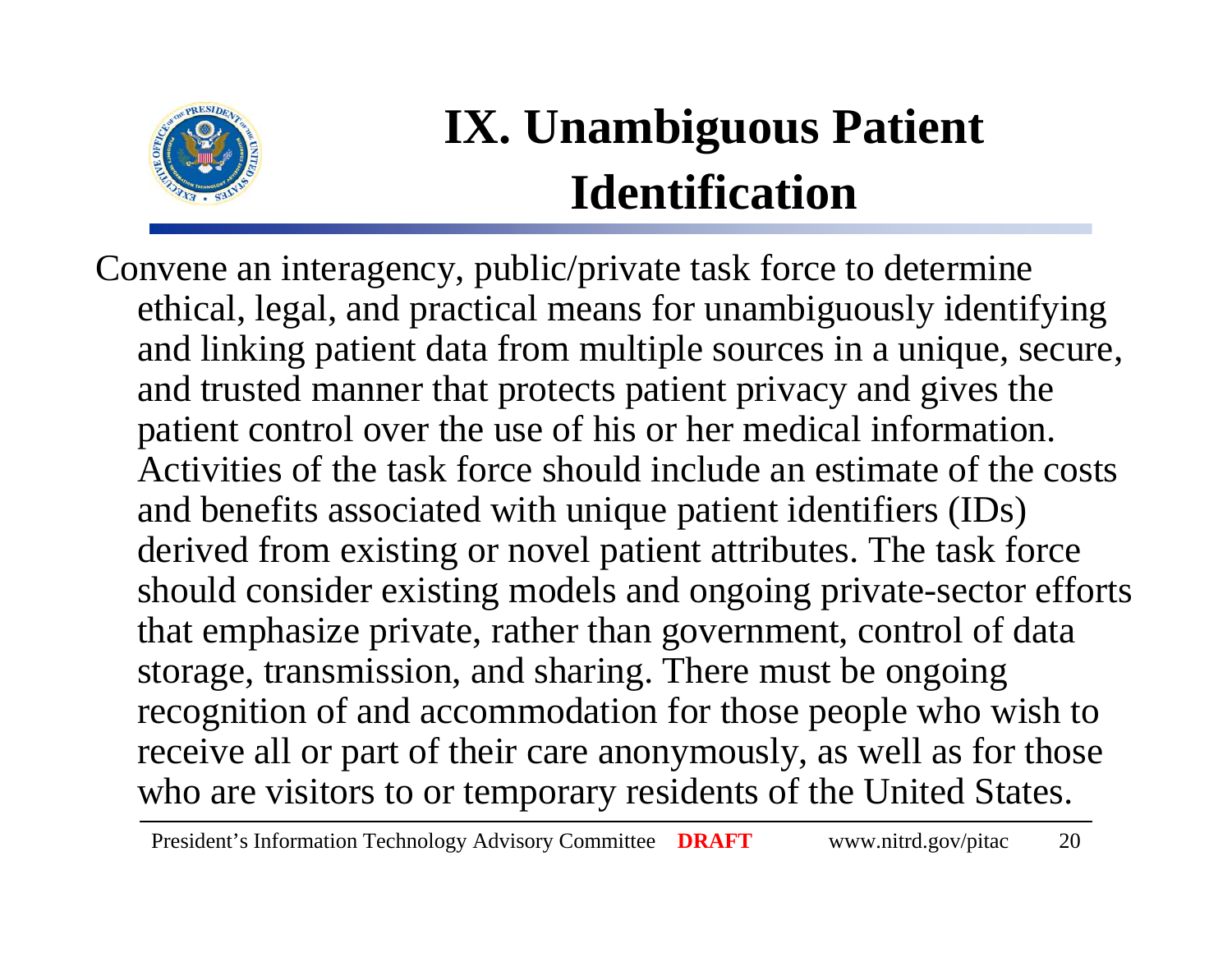

### **X. Encrypted Internet Communications**

Encryption currently protects much national security and commercial information transmitted across the Internet. Despite permissive language in the security rules implementing the HIPAA related to this use of the Internet, current CMS policies require the use of hub and spoke architectures that generally use 1970s protocols such as Xmodem and Kermit. This impedes the development of our National Health Information Infrastructure (NHII) by forcing use of expensive, largely obsolete communication links in lieu of securely encrypted, inexpensive Internet transactions.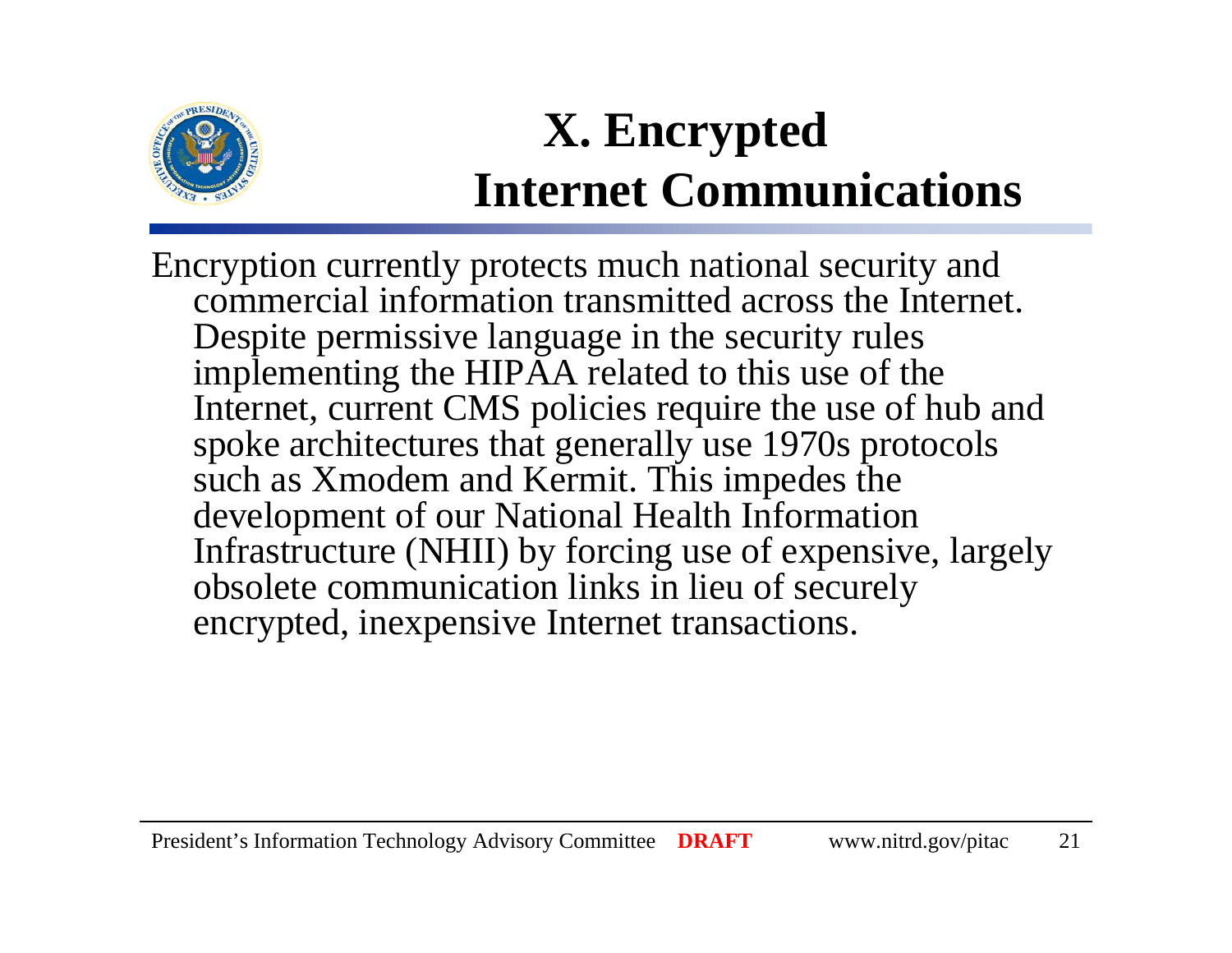

### **X.Encryption (continued)**

• In the absence of a single coordinating body for certificate authorities, bilateral encryption agreements across all health information systems may be needed. With the number of health entities that must communicate, this situation would be untenable. Therefore, timely studies should be commissioned to assess the current maturity and efficiency of encryption techniques and digital signatures for sharing health information and the efficacy of federalizing such techniques. It is particularly important to remove any regulatory impediments to email communication between willing patients and their caregivers.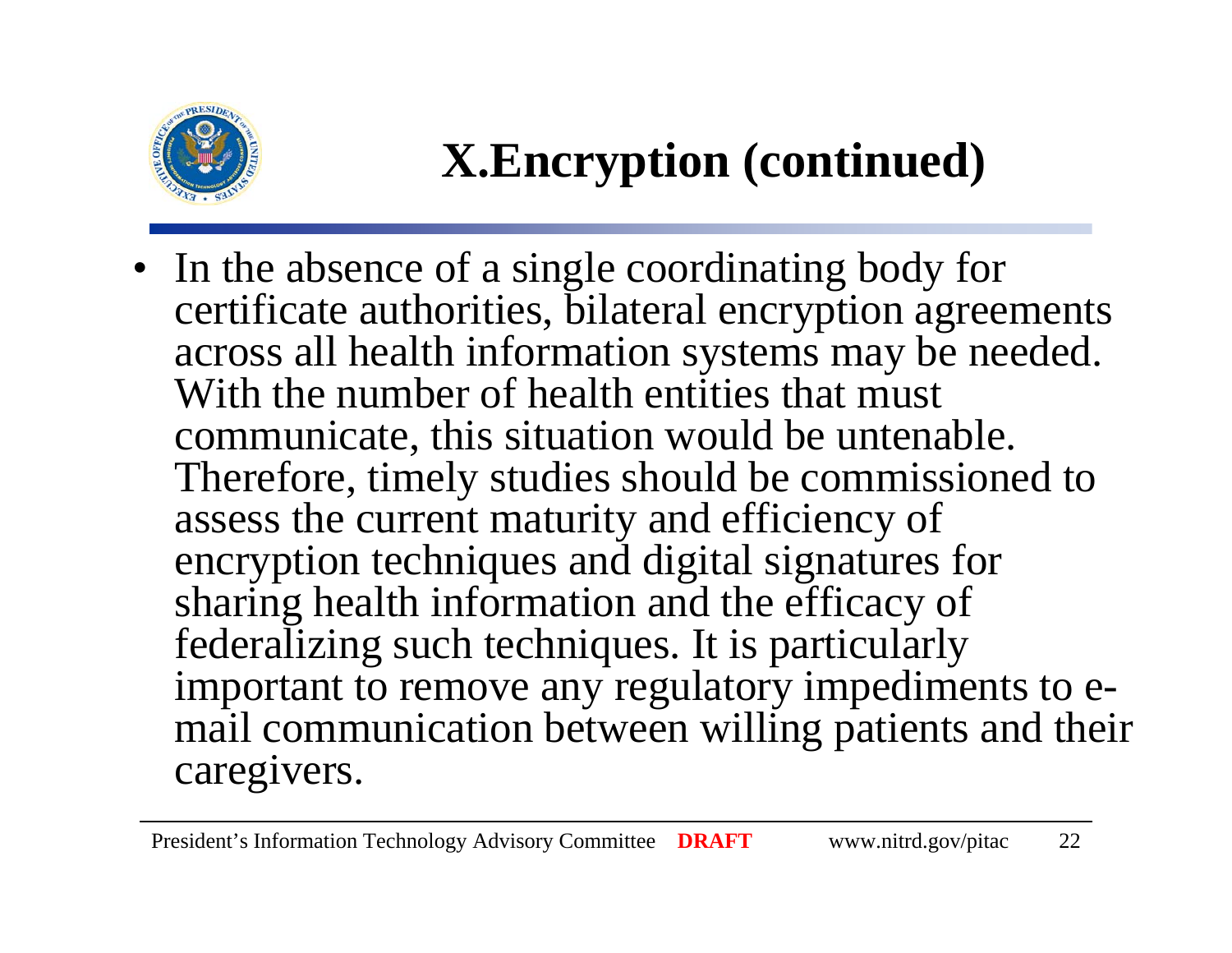

#### **XI. Trust Hierarchy and Authentication**

- • **The Federal government, through NIST in the Department of Commerce or another civil, cross-department technology entity, should accelerate the definition and establishment of extensible, hierarchical authentication trust trees and standards for optional use by the private health sector, where these trees include both government and private providers; supportive research and development are required.**
- **Additional research should address how the current legal framework for authenticating written signatures (notary public laws) might be extended to electronic signatures as part of this trust hierarchy. Supportive research and development are required from agencies such as NSA, NIST, NSF, DoD, and the General Services Administration (GSA).**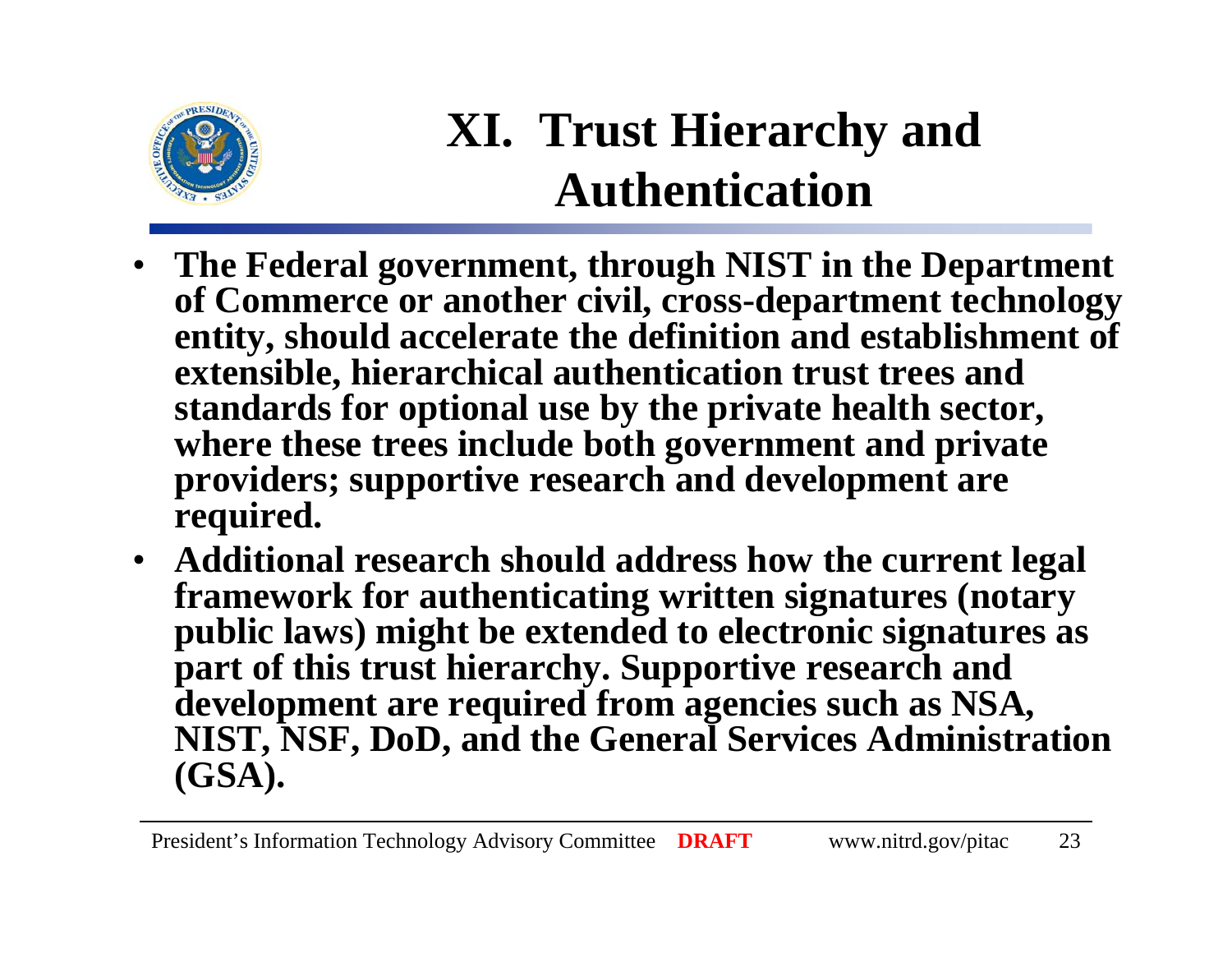

# **XII. Tracing Access Requests**

Federal policies should promote development and use of data-access tracking (or auditing) systems in the health care sector, including research and development of such means and pathfinder demonstrations in large systems.